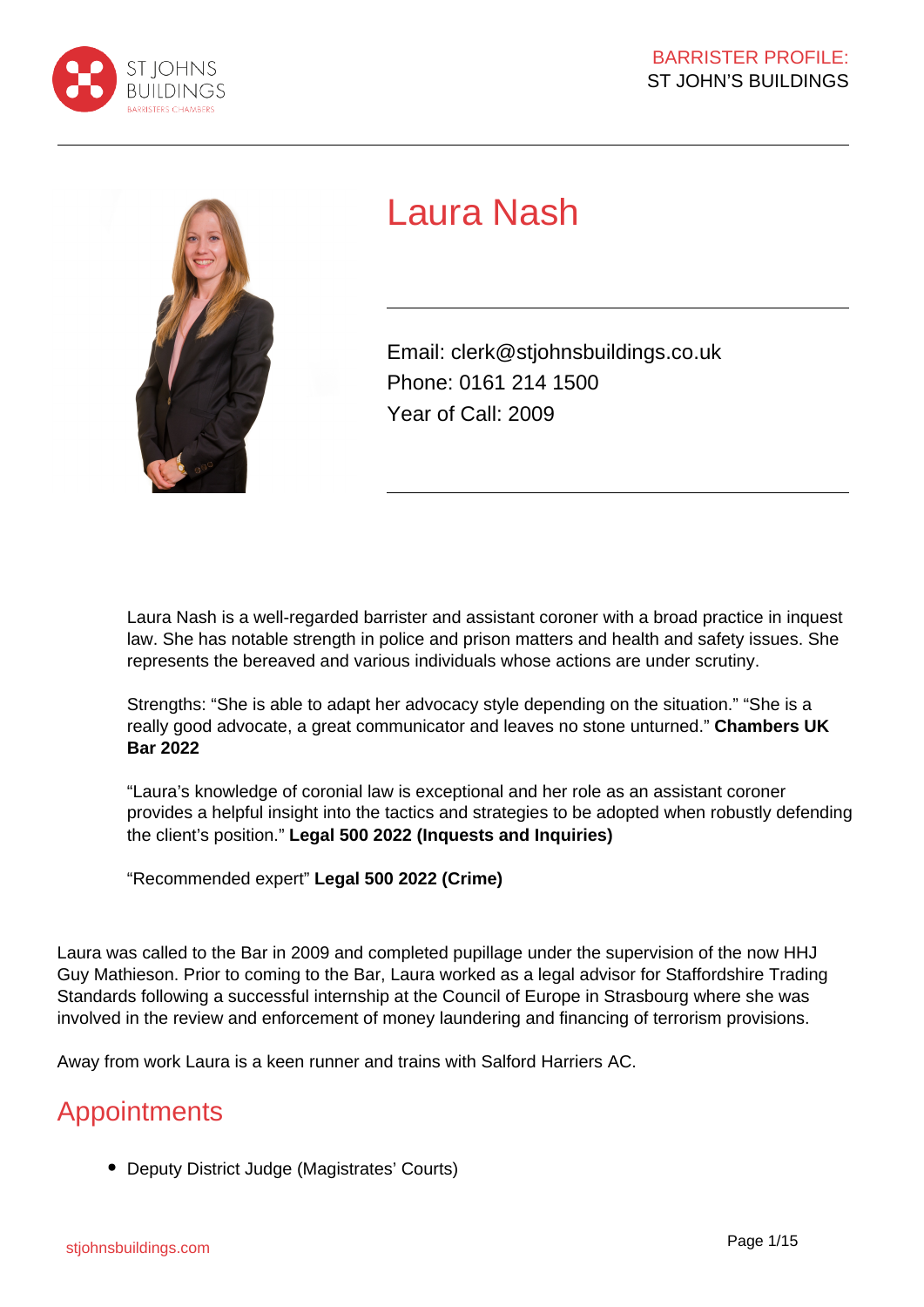- Fee-Paid First-Tier Tribunal Judge (Health, Education and Social Care) (Mental Health)
- Assistant Coroner The Black Country Coroners Court, Oldbury
- Assistant Coroner Lancashire
- Specialist Regulatory Advocate in Health and Safety and Environmental Law List C
- Trained Reviewer for the Bar Pro Bono Charity Advocate

### **Memberships**

- INQUEST
- Northern Circuit
- South Eastern Circuit
- Association of Regulatory and Disciplinary Lawyers
- Criminal Bar Association.

## Legal Directory recommendations

Strengths: "She sits part-time as a coroner, so she has really good knowledge of the inquest process. She's very methodical and excellent at putting forward submissions to coroners, and her advocacy is really impressive." "She is technically excellent, quickly establishes the trust of clients, and presents arguments in a clear and coherent manner. She will go to great lengths to consider a case from every angle." **Chambers UK Bar 2021 (Inquests and Public Inquiries)**

'Laura is an absolute expert in the arena of inquests and enquiries. She quickly identifies the key issues in any case and instantly knows the best approach to take to address the issue. She has a pleasant but direct manner with clients and counsel alike and is firm but fair when addressing the judiciary and her instructing solicitors on what she believes to be the correct course of action.' **Legal 500 2021 (Inquests and Inquiries)**

'A clever and articulate advocate who never backs down from a fight.' **Legal 500 2021 (Crime)**

'A clever and articulate advocate who never backs down from a fight.' **Legal 500 2020 (Crime and Inquests)**

"Very experienced in cross examination of vulnerable witnesses." **Legal 500 2019 (Crime)**

"Perceptive and accomplished on her feet." **Legal 500 2019 (Inquests and Inquiries)**

### Solicitor recommendations

"I have recently instructed Ms Nash in two particularly sensitive cases with press interest. Ms Nash is an excellent communicator, she routinely responds quickly to queries and commits to finding clarity in even the most novel of cases. Her written submissions are clear, concise and persuasive and she is extremely professional and fluent in both conference and at Court. I would not hesitate to recommend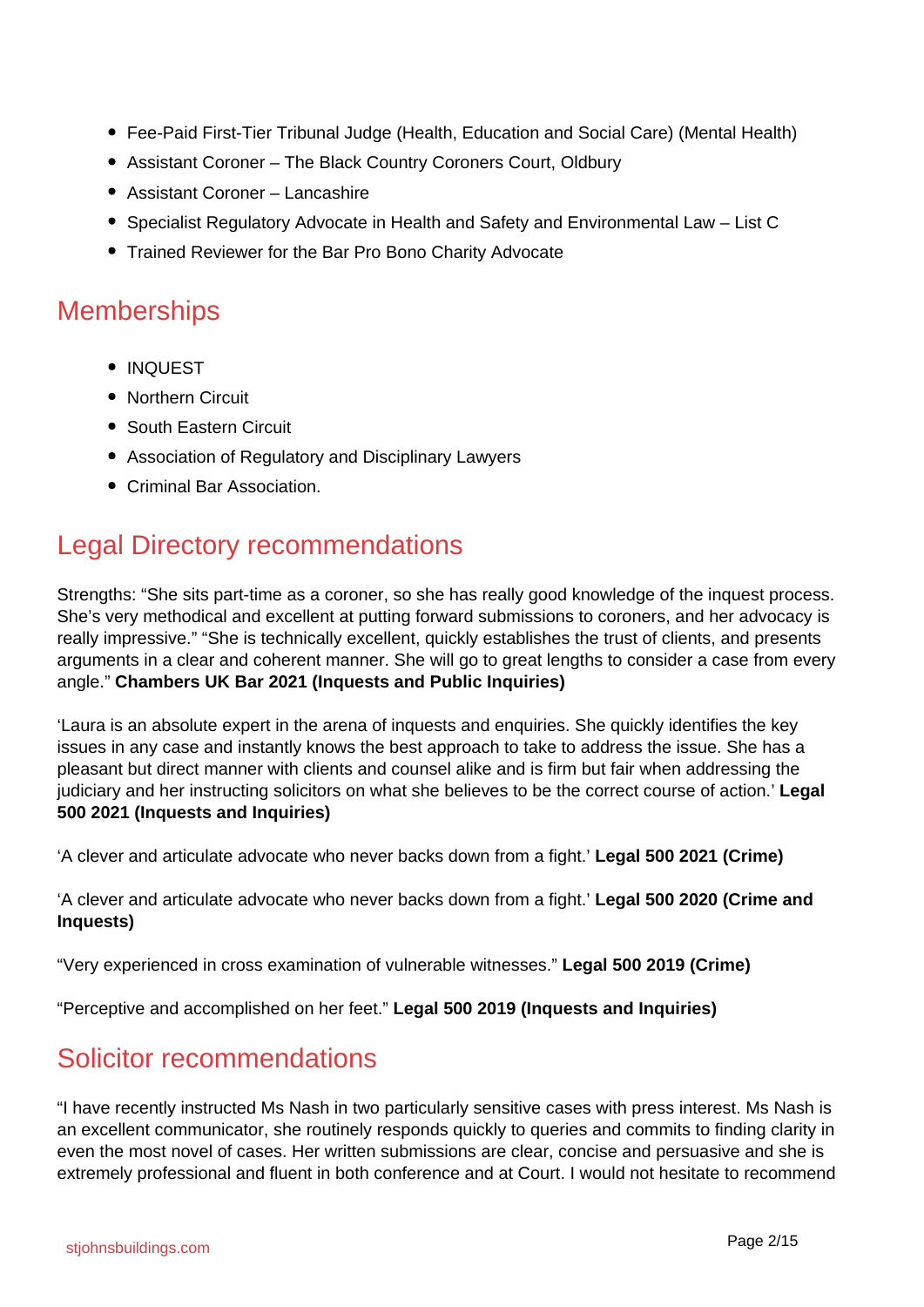Ms Nash in Inquest and Health & Safety cases." – Instructing Solicitor

"Laura is a conscientious, professional and knowledgeable barrister in both regulatory and coronial law. She is well-liked by all clients for her clear advice and sensible approach. For those instructing her, Laura is a consistently reliable Counsel and someone you know will have a positive impact throughout the case, to get the best outcome for clients." – Instructing Solicitor

"A rare combination of diligence and fighting spirit, Laura is consistently well prepared on cases and has an exceptional presence of mind which ensures she is continually at the front line of litigation. Determined and dedicated counsel on whom one can rely and trust to excel in a case." – Instructing **Solicitor** 

"Laura is particularly skilled in the arena of inquests and Coronial law. Sitting as an Assistant Coroner herself, Laura takes personal pride in the accuracy of proceedings and the fairness of representation making her an invaluable asset to any legal team attending an inquest." – Instructing Solicitor

# **EXPERTISE**

### **Inquests**

Laura has extensive experience dealing with inquests, acting for both properly interested persons and for the family. Her recent cases involve deaths in state detention, deaths abroad and Health and Safetyrelated deaths. Laura is often instructed in high profile cases.

Laura was also invited to contribute to the INQUEST Handbook regarding Work-related Deaths.

#### **In the matter of AJ**

Asked to advise a senior coroner on the process of judicial review following disclosure of new material relevant to the investigation into the death of the deceased.

#### **In the Matter of CM (Northallerton Coroner's Court)**

Acted for the housemaster of a Catholic boarding school which had suspended a student following his arrest for serious criminal offences. CM killed himself the day after his release from custody. Case received extensive press coverage, including in The Telegraph and The Times.

#### **In the Matter of AM (Manchester Coroner's Court)**

Acted for Manchester Airport Group following the death of a passenger on an Emirates flight. MAG's first responder firefighters' response was described by the coroner as "textbook" and there was no criticism of the Airport. The case received coverage in the Manchester Evening News.

#### **In the Matter of AN (Manchester Coroner's Court)**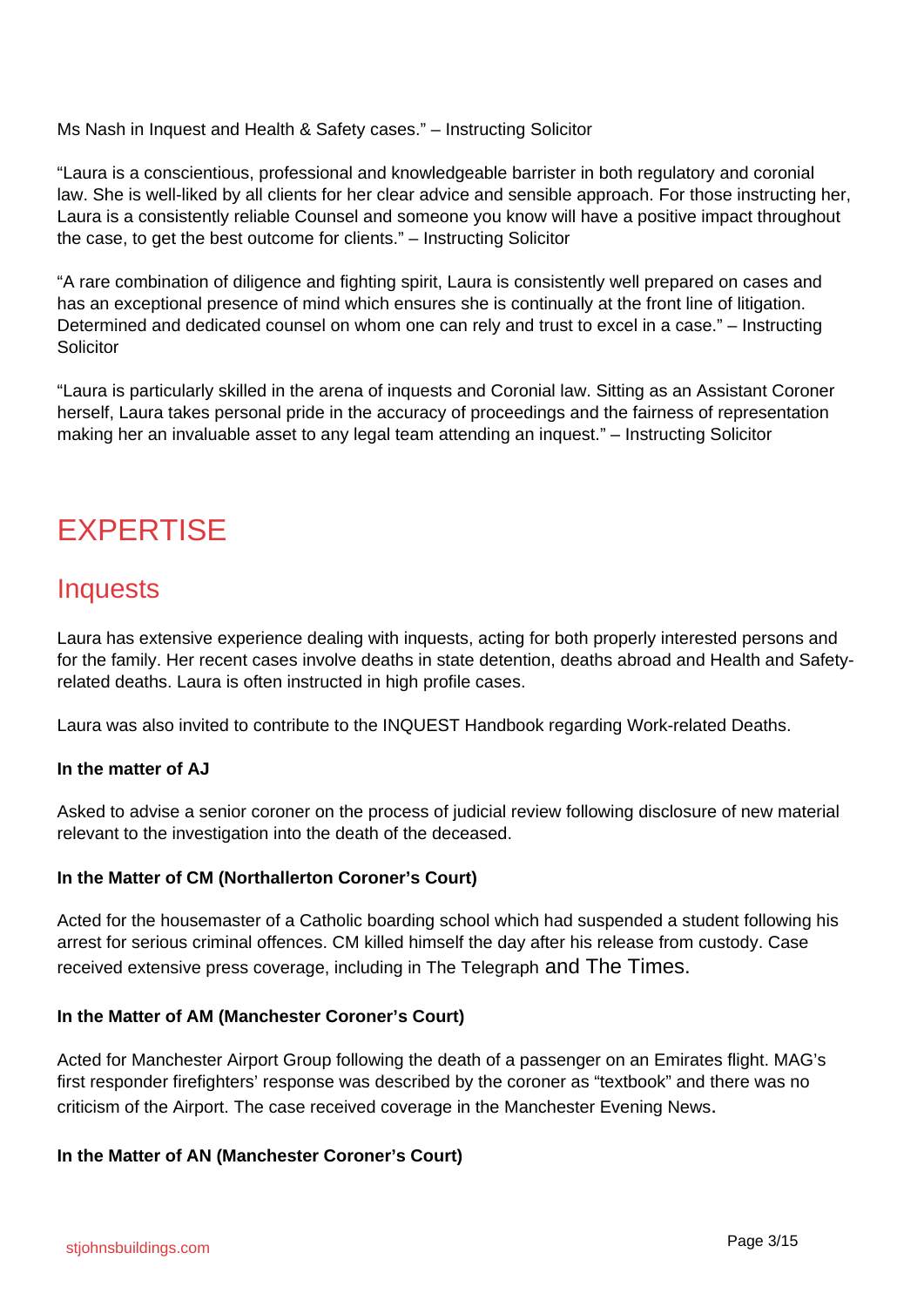Acted for the brother of the deceased who was an interested party, having admitted that he had supplied his brother drugs shortly before his death, when he fell from the roof of a central Manchester hotel where he worked. Press coverage can be found here.

# HSE and Deaths at Work

#### **In the Matter of RW (Wakefield Coroner's Court)**

Acting for a lifeguard following the drowning of a three-year-old boy in a pool at a national health club. The case was covered by the Daily Mail, ITV and the BBC as well as extensive local news coverage.

#### **In the Matter of DW (Manchester Coroner's Court)**

Represented the family of a man who died after the bin he was sleeping in was emptied into a waste collection lorry. The case was covered by the Manchester Evening News, Daily Mirror, Daily Mail, The Sun and Daily Star.

#### **In the Matter of RQ (Cumbria Coroner's Court)**

Acting for a driver following the detachment of a trailer from a work van, involving extensive engineering expert evidence. No criticisms were found of the driver at the conclusion of the seven-day inquest.

#### **In the Matter of JF (Peterborough Coroner's Court)**

Acting for the family where JF had slipped on liquid in Asda on Black Friday.

#### **In the Matter of AC (Heywood Coroner's Court)**

Acting on behalf of the family following a road traffic collision in Sierra Leone during the course of employment.

#### **In the Matter of JPB (Liverpool Coroner's Court)**

Representing the security and cleaning services at a shopping centre following the death of a homeless man who had fallen asleep in a skip used by the centre.

#### **In the Matter of JL (Stafford Coroner's Court)**

HSE inquest acting on behalf of the family, following a cattle-related death of an employee on a dairy farm.

#### **In the Matter of CCT (Preston Coroner's Court)**

Seven-day inquest into the death of a customer at liveried stables and riding school, which involved complex legal argument relating to privilege against self-incrimination. Instructed on behalf of the Local Authority.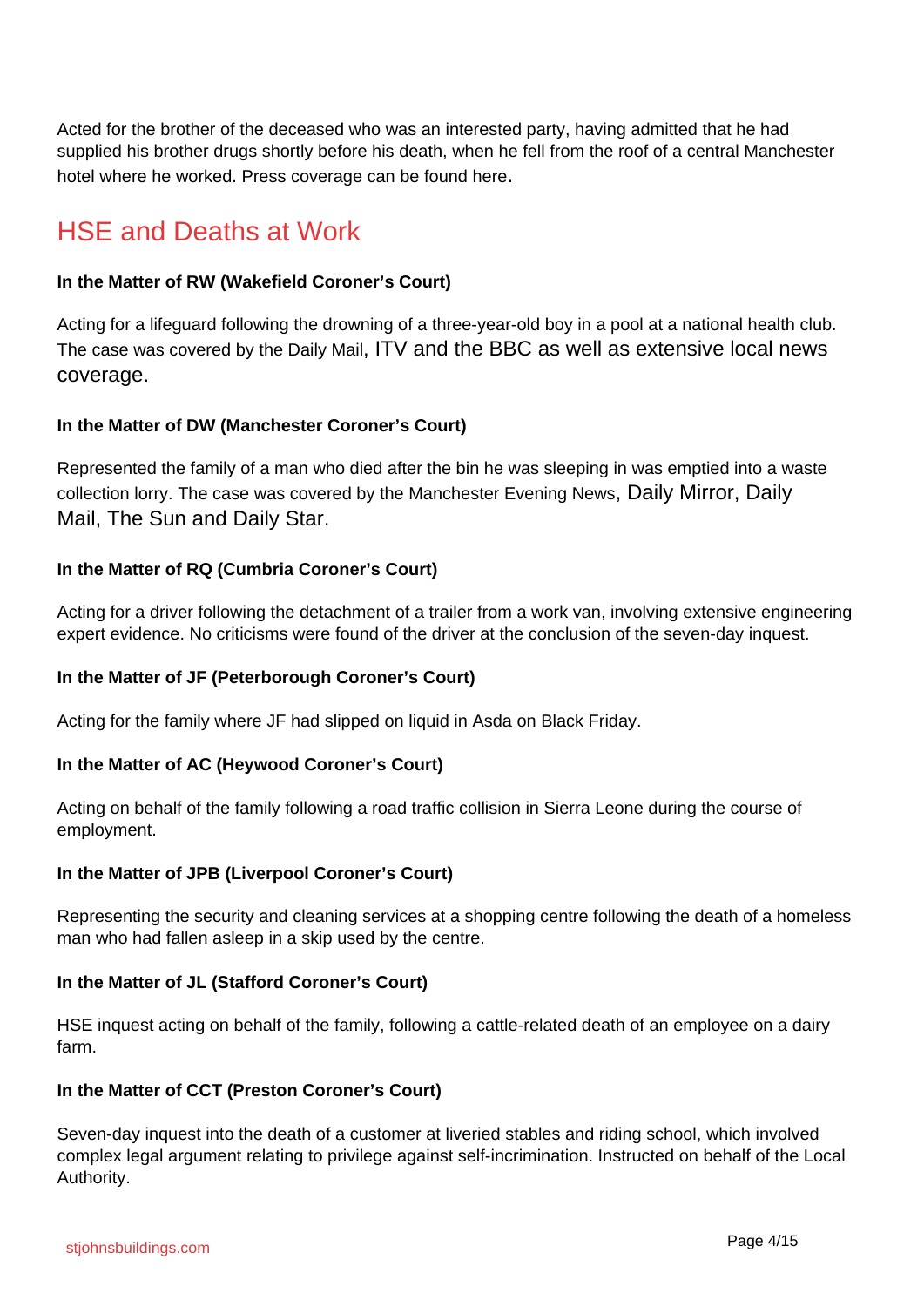# Care Home and Medical Deaths

Laura has a wealth of experience dealing with care home and medical deaths due to her strong regulatory practice which sees her advising care homes and medical practitioners in relation to Care Quality Commission proceedings.

Laura was recently invited to give a lecture to the Royal College of Nursing in respect of care home deaths.

#### **In the Matter of LS (Manchester Coroner's Court)**

Acting on behalf of a nurse accused of failing to action a delivery of antibiotics into the nursing home.

#### **In the Matter of HC (Milton Keynes Coroner's Court)**

Acting on behalf of the care home following the death of a resident who was found to have choked on a piece of material. Despite extensive investigation by the police, the origin of the material could not be ascertained. No criticisms of the home were found by the Senior Coroner, even though the resident had been bed-bound at the time of his death.

#### **In the Matter of LW (Middlesbrough Coroner's Court)**

Acting on behalf of the care home following the death of a resident of sepsis, having developed a pressure sore. The jury returned a conclusion of natural causes following careful questioning of several medical experts on the issue of causation.

#### **In the Matter of KB (Liverpool Coroner's Court)**

Acting on behalf of the family following the suicide of an out-patient of community mental health service.

#### **In the Matter of TL (Blackburn Coroner's Court)**

Acting on behalf of the family in a self-inflicted death case where there were findings that the treating clinicians had failed to safeguard TL following several attempts to take her own life. Coroner was highly critical of treating staff and recommended a referral to the GMC regarding their conduct.

## Deaths in Custody

#### **In the Matter of NP (Bolton Coroner's Court)**

Acted for the family of Neal Price, 26, from Oldham, who was found dead in his cell at HMP Forest Bank in Salford. The case received coverage in the Manchester Evening News and on the Inquest website.

#### **In the Matter of GD (Ruthin Coroner's Court)**

Acting on behalf of the family following the death of a man who stabbed himself in the stomach while in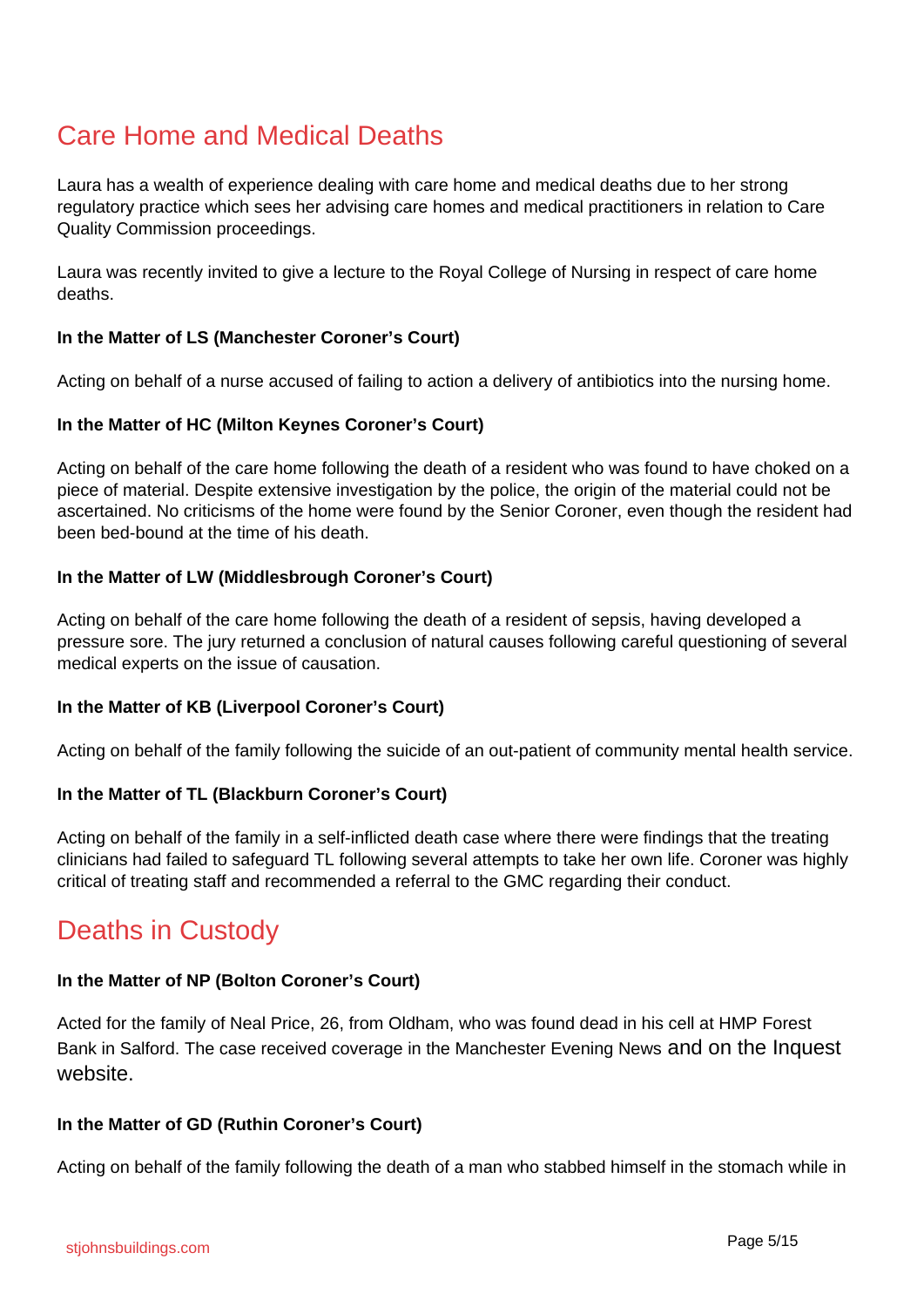custody. The case was reported on the BBC website and in the Daily Post. Read more information about the case here.

#### **In the Matter of BS (Trafford Coroner's Court)**

Lengthy death in custody inquest concerning the death of an epileptic detainee in the cells of a local court centre. Acting on behalf of the family. A number of recommendations were made by the coroner following the conclusion of the inquest which received national press coverage.

## **Regulatory**

Laura has experience in a wide variety of regulatory prosecution including those by the Health and Safety Executive, Environment Agency and Greater Manchester Fire Agency.

Prior to coming to the Bar Laura was employed by Staffordshire Trading Standards, advising members of the public as to their consumer rights.

# PROFESSIONAL DISCIPLINE – Police

#### **Greater Manchester Police v TAW & Others**

Representing one of six police officers accused of failing to respond to a detainee who required urgent medical attention and who subsequently died in the rear of a police detention van.

#### **R v BL (Crown Court at Bradford)**

Defending a serving police officer accused of rape.

#### **In the matter of EG (Sheffield Coroners Court)**

Acting for a detective who was the officer in the case for an allegation of sexual assault and anal rape on a schoolgirl which was discontinued due to inconsistencies in her account. In the months after the decision the girl took her own life and cited the attitude of the police as one of the reasons.

#### **Metropolitan Police Service v PH**

Representing a serving Police Sergeant convicted of assaulting an on-duty police officer. Despite having a conviction for violence on another officer submissions against dismissal without notice were successful and the officer received a Final Written Warning.

#### **R v SL (Crown Court at Liverpool)**

Defending a serving detective against one count of misconduct in public office where the officer had groomed four vulnerable women who were complainants or witnesses in cases, with the officer engaging in consensual sexual activity with one complainant. Following a guilty plea, the judge was convinced to take the unusual step of suspending the sentence. The case had extensive coverage in the media, including BBC News, ITV News, and The Guardian.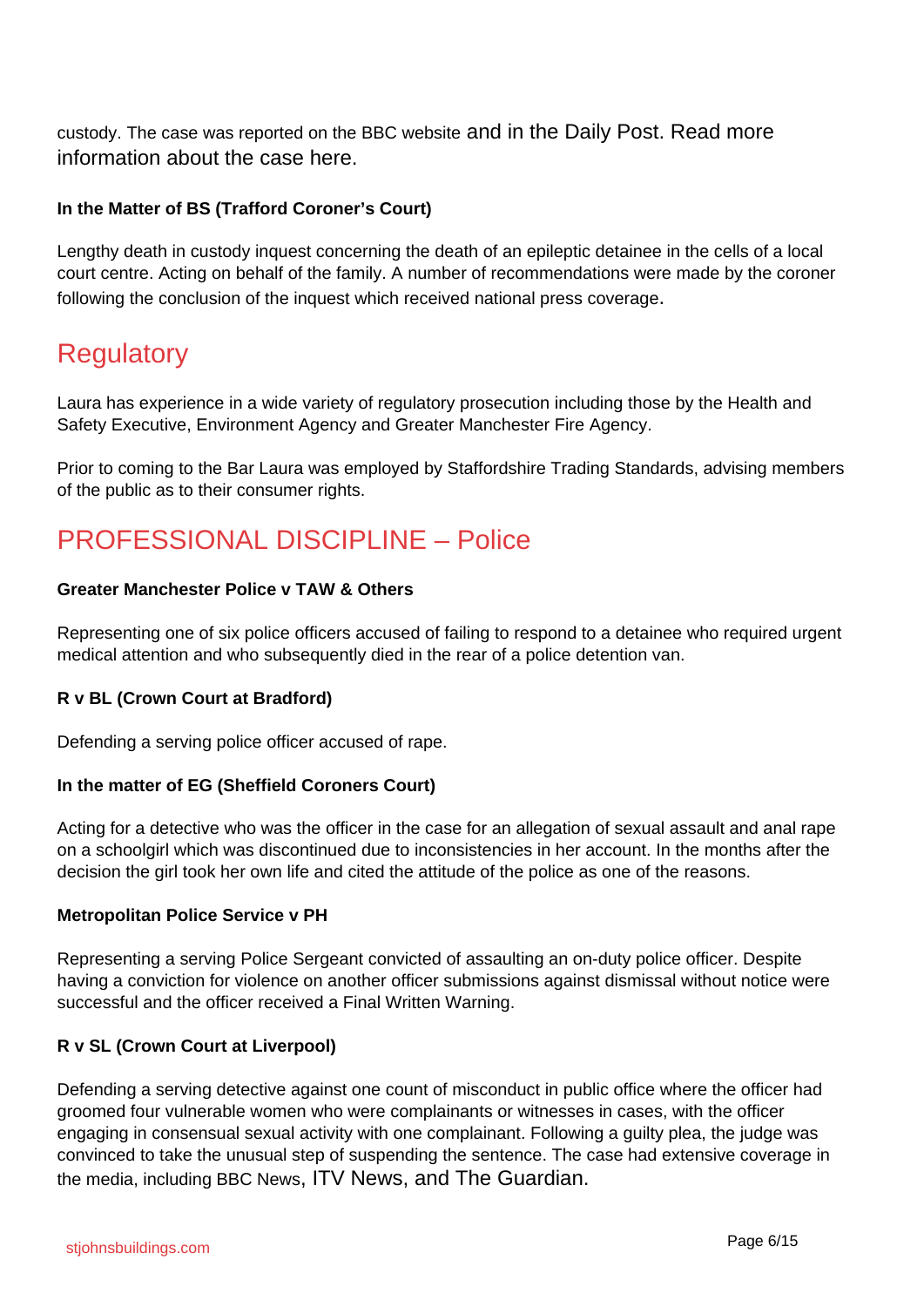#### **Lincolnshire Police v MC**

Representing a serving police officer subject to a Final Warning in respect of misconduct proceedings where he was alleged to have used antisemitic and transphobic language.

#### **West Yorkshire Police v DW**

Representing a serving police officer in respect of six allegations of violence against his ex-partner who was a serving police sergeant.

#### **South Yorkshire Police v CS**

Representing a serving police sergeant accused of removing electronic devices from the property store and then following his suspension dishonestly entering the police station.

#### **Inquest into the Death of DM (Bolton Coroner's Court)**

Acting for one of three police officers accused of contributing to the death of a detainee in the back of a police van shortly after arrest. Complex case involving positional asphyxia.

#### **R v AS (Crown Court at Liverpool)**

Representing a police officer accused of dangerous driving. Prosecution accepted a plea to the lesser count following submissions to the Circuit Judge regarding deficiencies in the investigation.

#### **R v IR (Doncaster Magistrates Court)**

Representing a police officer accused of harassment towards his ex-partner, involving sending hundreds of messages, attending her home and her place of work. The Crown accepted a restraining order and acquittal against the weight of evidence.

#### **R v RO (Liverpool Magistrates Court)**

Representing a serving police officer accused of domestic violence, found not guilty following a successful application at half time for the case to be dismissed and a defence costs order granted.

#### **R v JW (Runcorn Magistrates Court)**

Three-day trial representing a serving police officer against stalking, harassment and malicious communications offences, as well as breach of RIPA. Despite several aggravating features an immediate custodial sentence was avoided.

#### **R v HY (Crown Court at Preston)**

Representing a serving police officer accused of dangerous driving following a collision that occurred during an emergency response. Acquitted following a three-day trial involving extensive expert evidence.

# PROFESSIONAL DISCIPLINE – Medical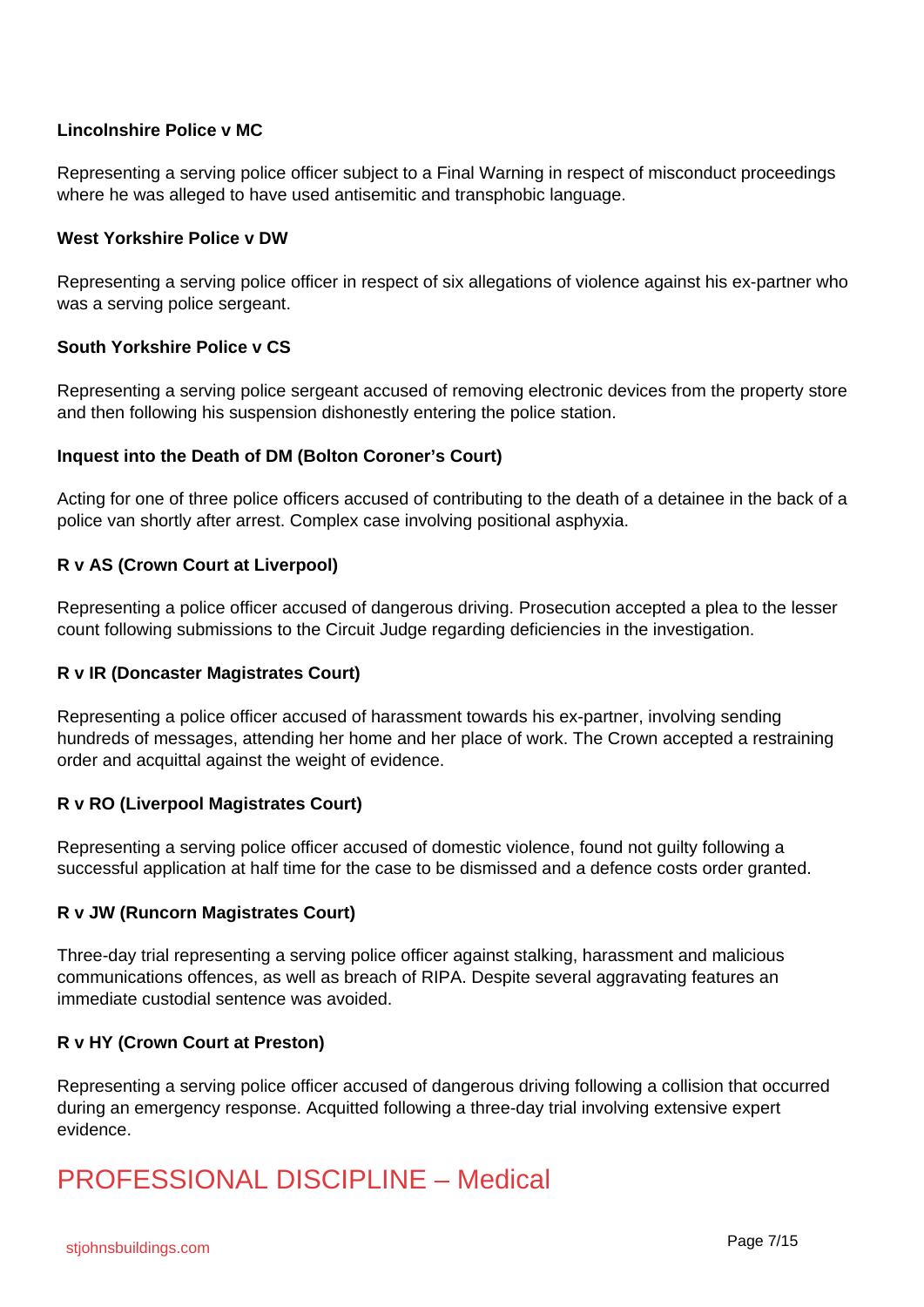#### **NMC v RC & RT**

Representing one of two midwives who were accused of failing to identify a serious deterioration in a new mother's health following a home birth, delaying her transfer to hospital and resulting in her admission to the ITU. The registrant had admitted one minor charge of 12 alleged. Laura successfully applied to have two charges dismissed at half time, with only two of the remaining nine charges being proved. Following further submissions there was no impairment found.

#### **GMC v Dr AK**

Representing a general practitioner accused of dishonesty when completing paperwork to be sent to NHS England.

#### **In the matter of JW (Chesterfield Coroners Court)**

Acting for a GP who advised care home staff to contact paramedics rather than attending at the home to conduct her own assessment.

#### **In the matter of SC (Stockport Coroners Court)**

Acting for a GP who conducted a review of the deceased in the days before he died. Issue at the inquest was whether the GP should have arranged for the deceased's admission to hospital following a deterioration in his health. The coroner found that the assessment was appropriate and no admission was necessary.

#### **TEC v NHS England**

Advising an optician on reinstatement to the NHS England's Performers List and repercussions of practising whilst removed from the list from a contractual perspective.

#### **Dr B v NHS England**

Advising a practising dentist as to an appeal against the imposition of conditions on his continued inclusion on the Performers List for Dentists with NHS England.

#### **GMC v Dr AP (MPTS, Manchester)**

Representing a doctor at the Interim Orders Tribunal following complaints of drug taking and domestic violence.

#### **HCPC v Turner (HCPC Tribunal)**

Representing a CAFCASS officer in respect of an allegation of submitting a misleading reference to an employment agency on behalf of her husband, also a qualified social worker.

#### **BCC v CQC**

Advising a General Practitioner in an appeal against an urgent application to cancel his registration to perform cosmetic surgery at his own clinic. Case involves complex medical evidence in relation to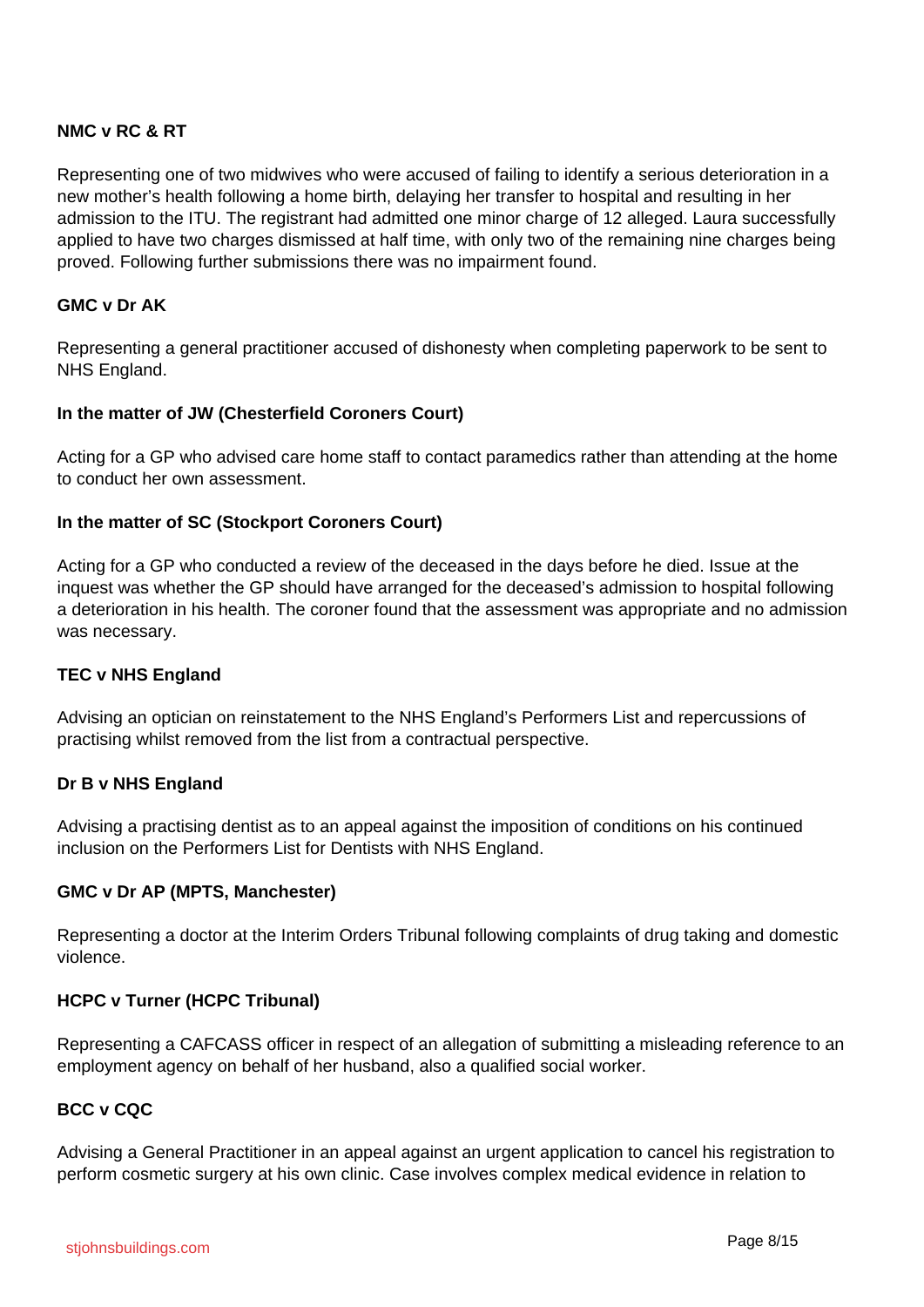administering of sedative drugs and their monitoring as well as qualifications to perform cosmetic surgery in the UK.

# HEALTH AND SAFFTY

#### **HSE v Melba Products Ltd (Manchester Magistrates Court)**

Acting for the company in a HSE prosecution following the loss of a finger by an employee who placed his hand into operational machinery. Despite a history of poor compliance with the regulator the company received a reduced fine to reflect the changes that had been implemented following the incident.

#### **HSE v IH (Crown Court at Manchester Minshull St)**

Prosecuted a builder who was guilty of the Work at Height Regulations as well as the Health and Safety at Work Act 1974 as the person who was in control of a building site and who had been issued two Prohibition Notices for failing to take suitable and sufficient measures to prevent falls from height during roof work.

#### **HSE v DAL Ltd (Manchester City Magistrates' Court)**

Acting for a metal fabrication company in a prosecution under the Health and Safety at Work etc Act 1974 following an employee losing a finger while operating unguarded machinery and wearing gloves.

#### **HSE v R&B**

Advising an engineering company following receipt of Prohibition Notice.

#### **In the Matter of RW (Wakefield Coroner's Court)**

Acting for a lifeguard following the drowning of a three-year old boy in a pool at a national health club. The case was covered by the Daily Mail, ITV and the BBC as well as extensive local news coverage,.

#### **In the Matter of RQ (Cumbria Coroner's Court)**

Acting for a driver following the detachment of a trailer from a work van, involving extensive engineering expert evidence. No criticisms were found of the driver at the conclusion of the seven-day inquest.

#### **In the Matter of DW (Manchester Coroner's Court)**

Represented the family of a man who died after the bin he was sleeping in was emptied into a waste collection lorry. The case was covered by the Manchester Evening News, Daily Mirror, Daily Mail, The Sun and Daily Star.

#### **In the Matter of JPB (Liverpool Coroner's Court)**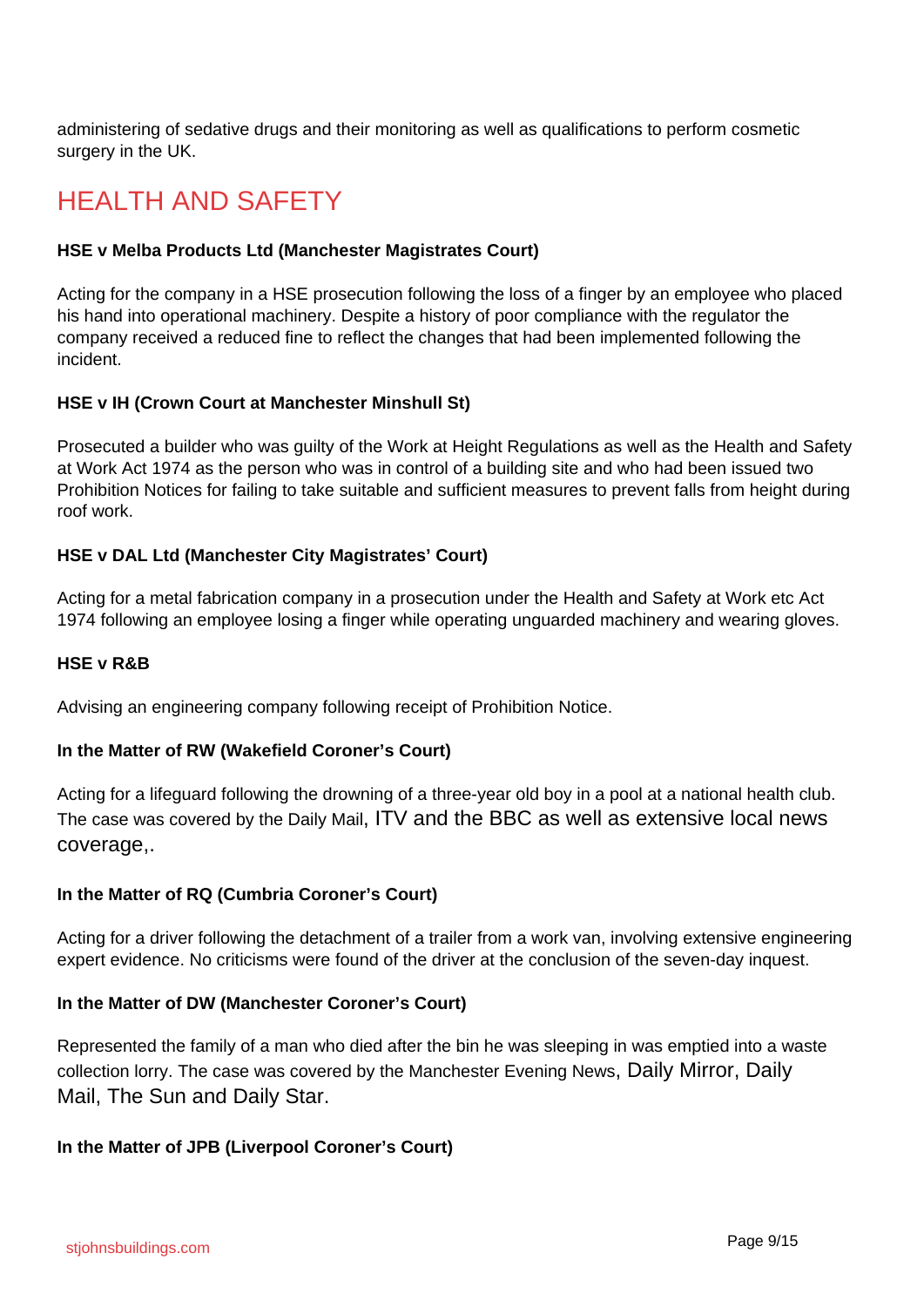Representing the security and cleaning services at a shopping centre following the death of a homeless man who had fallen asleep in a skip used by the centre.

#### **In the Matter of JL (Stafford Coroner's Court)**

HSE inquest acting on behalf of the family, following a cattle-related death of an employee on a dairy farm.

#### **In the Matter of CCT (Preston Coroner's Court)**

Seven-day inquest into the death of a customer at liveried stables and riding school, which involved complex legal argument relating to privilege against self-incrimination. Instructed on behalf of the Local Authority.

#### **HSE v Arrow Flexible Packaging (Trafford Magistrates' Court)**

Defending the owners of a factory where worker lost a finger whilst operating machinery.

# TRADING STANDARDS AND FOOD SAFETY

#### **London Borough of Waltham Forest v OTSH Ltd**

Representing a school accused of contravening food hygiene standards resulting in a rat infestation.

#### **Barnsley MBC v Timeless Inns Ltd**

Advising in respect of breaches of the Food Safety and Hygiene (England) Regulations 2013 and whether unsafe food had been introduced into the market by the pub chain.

#### **Trading Standards v S**

Advising a national ticketing retailer in respect of possible infractions of online retail and unfair pricing practices.

#### **LBTH v Lemongrass Foods Limited**

Advising a food production company on a criminal prosecution under the Food Safety and Hygiene (England) Regulations 2013 following investigators discovering mice at the premises on three separate occasions.

## FIRE SAFETY

#### **In the matter of RA (Sheffield Coroners Court)**

Acting for a housing charity following the death of a resident in a fire who had recently been released from prison. Case involved possible causes of the fire as well as the charity's obligations in respect of fire safety.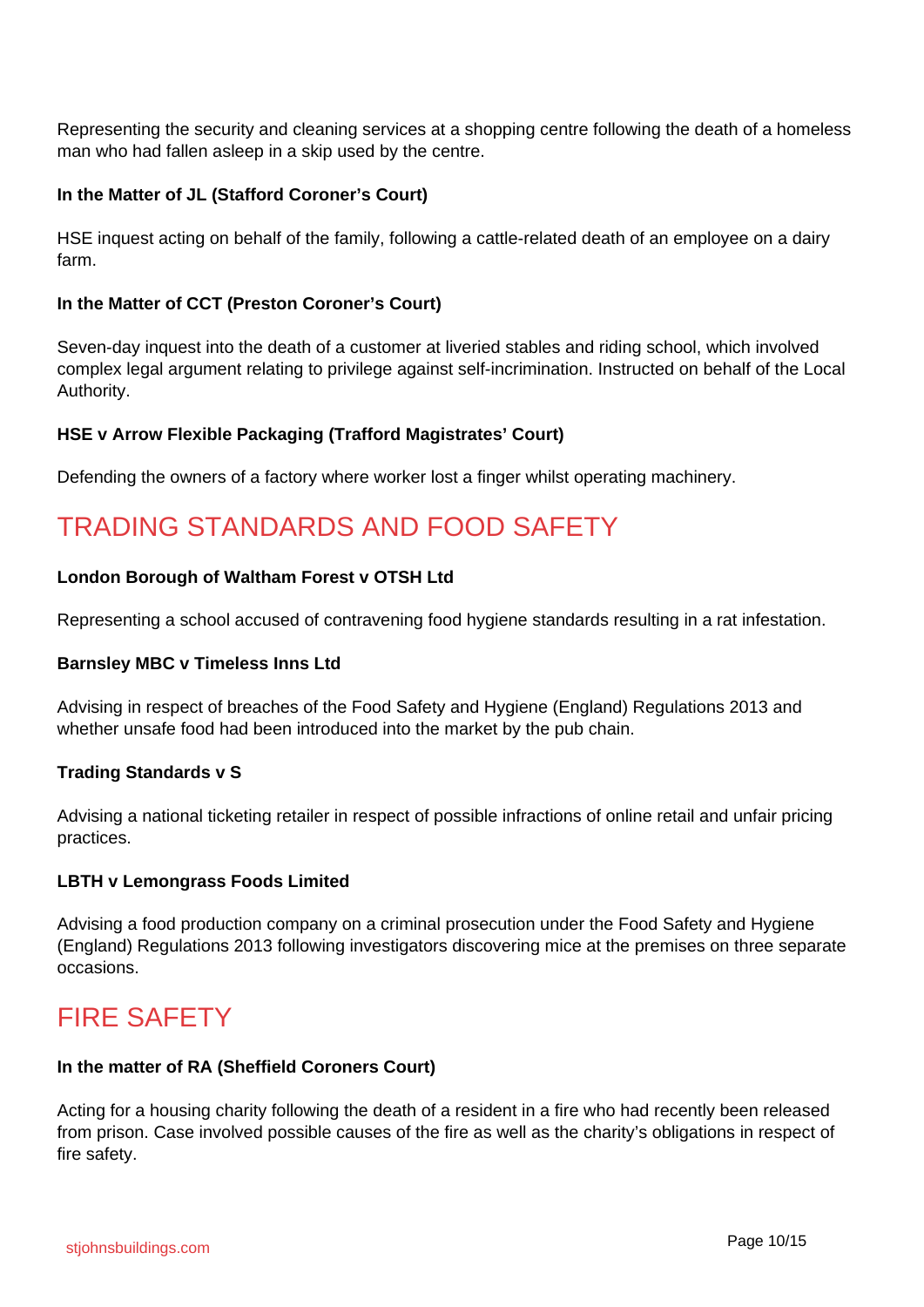#### **South Wales Fire & Rescue Service v Farrington Care Homes Ltd (Cardiff Magistrates Court)**

Defending a care home against ten charges of fire safety breaches, including risks of death and serious injury.

#### **North Yorkshire Fire and Rescue Service v Lumley (Crown Court at York)**

Defending a retired builder in a case following a fatality of an employee living in a "granny annex".

#### **Greater Manchester Fire and Rescue Service v Mannan (Manchester Magistrates' Court)**

Defending the owner of a local fast food restaurant, prosecuted for breaching GMFRS guidelines.

#### **Greater Manchester Fire and Rescue Service v Amilico (Stockport Magistrates' Court)**

Prosecuting breaches of fire safety legislation at a warehouse in Stockport.

#### **Greater Manchester Fire and Rescue Service v B&M Quilting (Stockport Magistrates' Court)**

Prosecuting breaches of fire safety legislation at a business premises in Stockport.

# CARE QUALITY COMMISSION

#### **BCC v CQC**

Advising a General Practitioner in an appeal against an urgent application to cancel his registration to perform cosmetic surgery at his own clinic. Case involves complex medical evidence in relation to administering of sedative drugs and their monitoring as well as qualifications to perform cosmetic surgery in the UK.

#### **CQC v PCH (Liverpool Magistrates' Court)**

Representing the care home in a prosecution by the CQC following the death of a resident.

#### **GCH v CQC**

Advising the care home and registered manager in an appeal against a decision to cancel the home's registration as a service provider.

#### **TSG & MM v CQC**

Advising the care home and registered manager in an appeal against a decision to cancel the home's registration as a service provider. Opposition to the appeal was withdrawn by the CQC following submission of the Grounds of Appeal.

### **OFSTED**

#### **GR v Ofsted**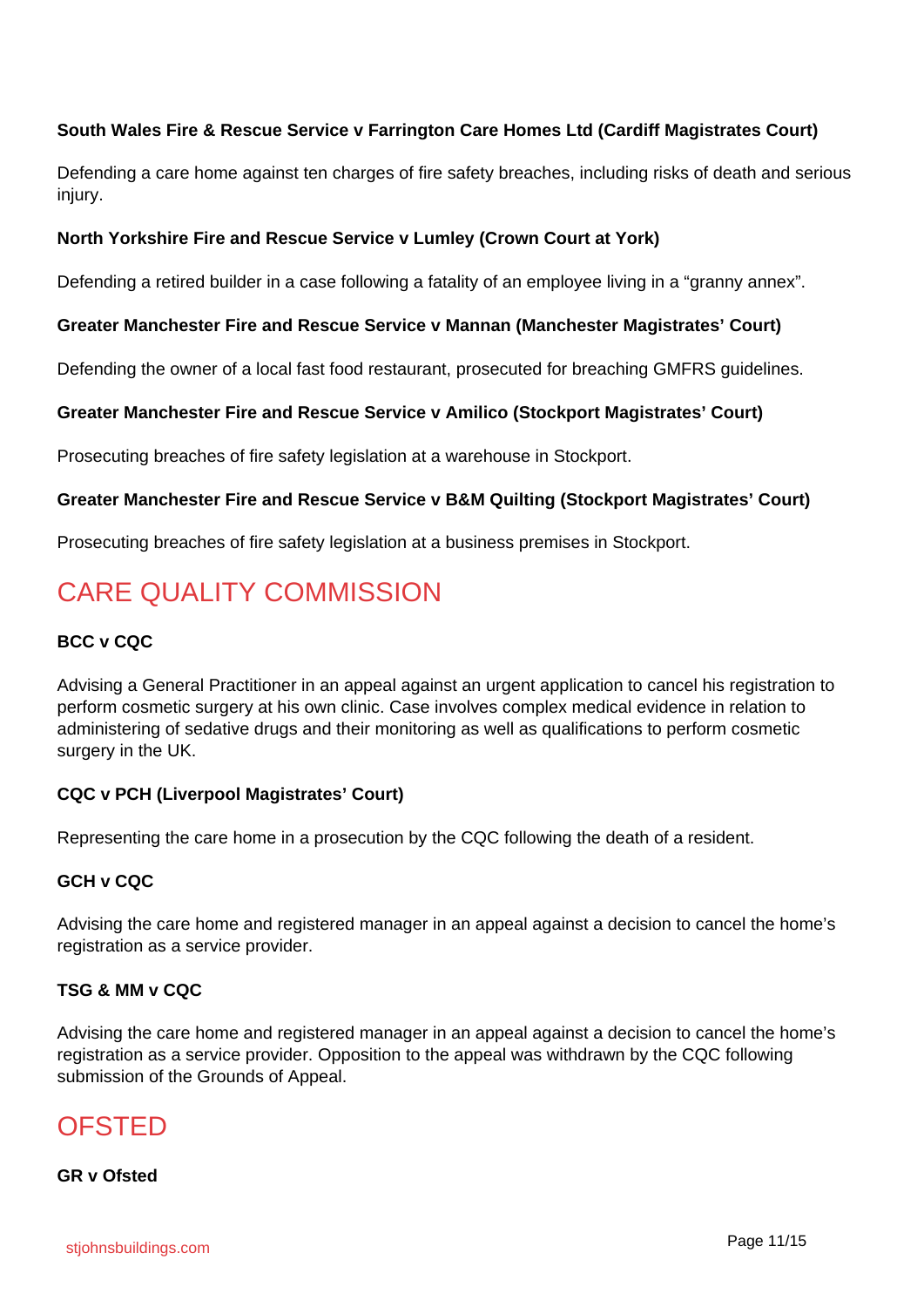Advising an after-school club on a 6-week suspension following an allegation of sexual assault by two children whilst at the club.

#### **AT v Ofsted**

Advising a childminder who was subject to a suspension following allegations of domestic violence occurring within the setting.

#### **LC v Ofsted**

Advising a childminder who was subject to a second suspension notice following allegations of neglect of her own foster daughter.

## LICENSING

#### **Re: Crown and Anchor (Stafford Borough Council)**

Acting for a public house whose licence was reviewed following alleged breaches of social distancing measures during its second weekend of re-opening following the national lockdown for the COVID-19 global pandemic.

#### **JM v Chesterfield Borough Council**

Advising a newsagent and off licence in respect of a 3-month suspension of their premises licence following underage sales of alcohol over an 18-month period.

#### **Denali v Manchester City Council (Crown Court at Manchester Crown Square)**

Acting on behalf of the council in an appeal against the revocation of a private hire licence, the appeal was dismissed with the Court making a finding of fact that the appellant acted as alleged by the Council.

#### **SIA v Showtime Security Guards Limited (Crown Court at Shrewsbury)**

Defending in a licensing prosecution for fielding security operatives without an SIA license. Despite multiple breaches over a lengthy period of time the company was sentenced to a fine while the director received a conditional discharge.

#### **Surrey Heath Borough Council v Gavin Watson (Guildford Magistrates' Court)**

Defending in taxi licensing prosecution in which the prosecution agreed to withdraw all charges against the owner of the company following legal argument.

#### **Shah v SIA (Manchester Magistrates Court)**

Acting for the Security Industry Agency in an appeal against the revocation of his license following the revocation of the appellant's leave to remain in the UK. The appeal was dismissed and costs awarded against the appellant.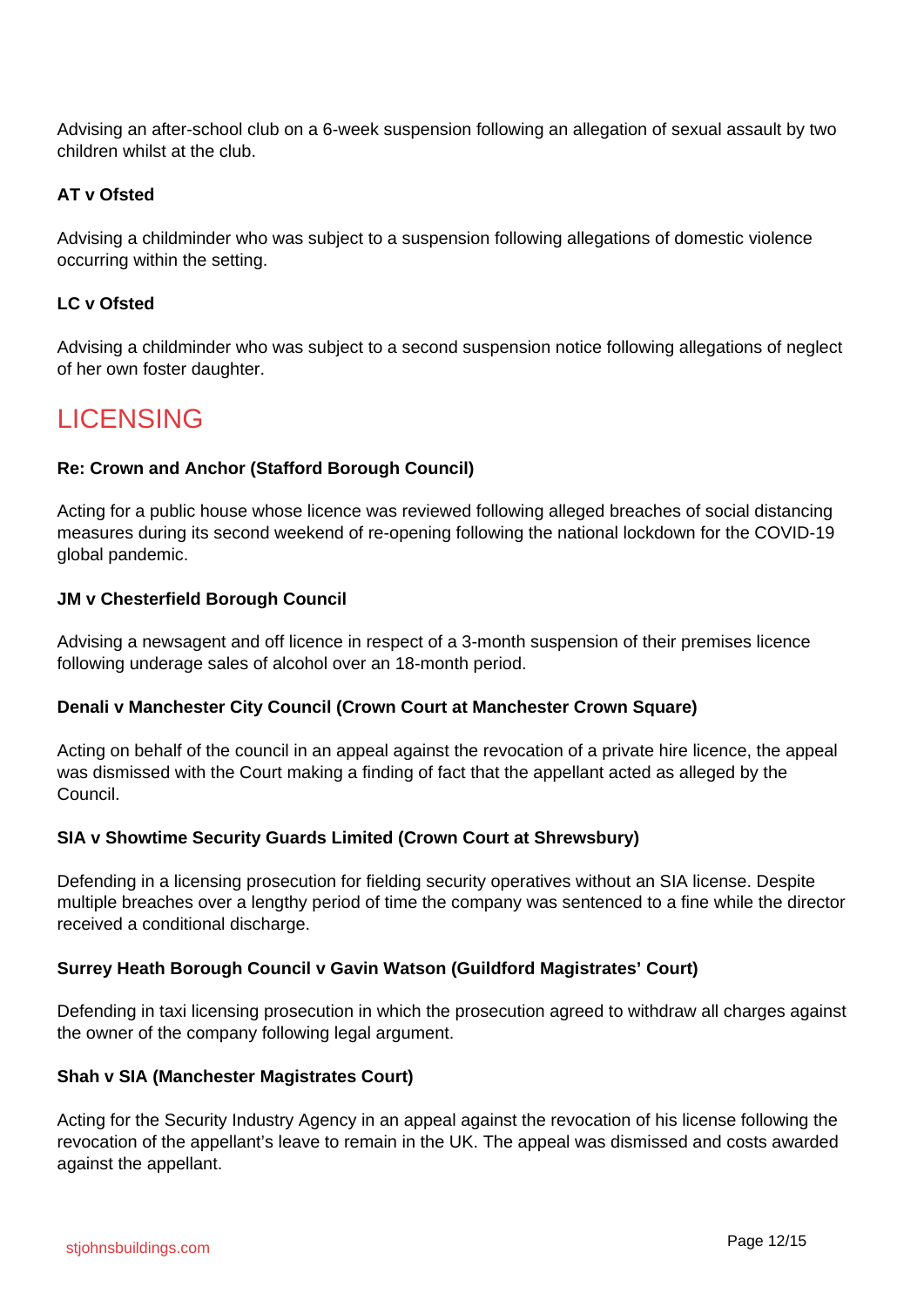#### **Robertson v SIA (Crewe Magistrates Court)**

Acting for the Security Industry Agency in an appeal against the revocation of his licence following conviction for assault. The appeal was dismissed and costs awarded against the appellant.

# Crime

Laura has a busy Crown Court practice dealing with a variety of cases, with particular experience of cross-examination of very young children and other vulnerable witnesses, as well as dealing with defendants with learning difficulties or mental health issues.

# Fraud and Financial Crime

#### **R v C G Engineering Ltd & Christopher Wright (Manchester City Magistrates Court)**

Representing a director and his company in a prosecution under the Value Added Tax Act 1994. Following successful submissions that a prosecution must cease once a company had entered administration, the prosecution continued against the director. Despite the CPS initially contending for a fine per illegal transaction and a compensation order of c.£50,000, the sentence imposed was £500 and no order as to costs.

#### **R v Pearson (Crown Court at Manchester Minshull St)**

Prosecuted a tax and NI fraud committed by non-payment of PAYE deducted from company employees of a 'meet and greet' parking service at Manchester Airport. The fraud totalled almost half a million pounds and was committed over a seven year period and resulting in the defendant receiving a sentence in excess of three years imprisonment. This case received coverage in the Manchester Evening News.

#### **R v Ainscough (Crown Court at Bolton)**

Successfully prosecuted a self assessment tax fraud committed via tax return amendments, totalling almost £20,000 loss to HMRC.

#### **R v Nasir Khalil (et al) (Crown Court at Manchester Minshull St)**

Prosecuted in the case of four men who were found guilty of committing fraud by arranging sham marriages. The men, based in Rochdale, were sentenced to a total of six years and three months' imprisonment.

#### **R v Swales and others (Crown Court at Carlisle)**

Defending one of 37 defendants accused of a "Cash for Crash" fraud where defendant received a suspended sentence following conviction of conspiracy to defraud.

### Sexual Offences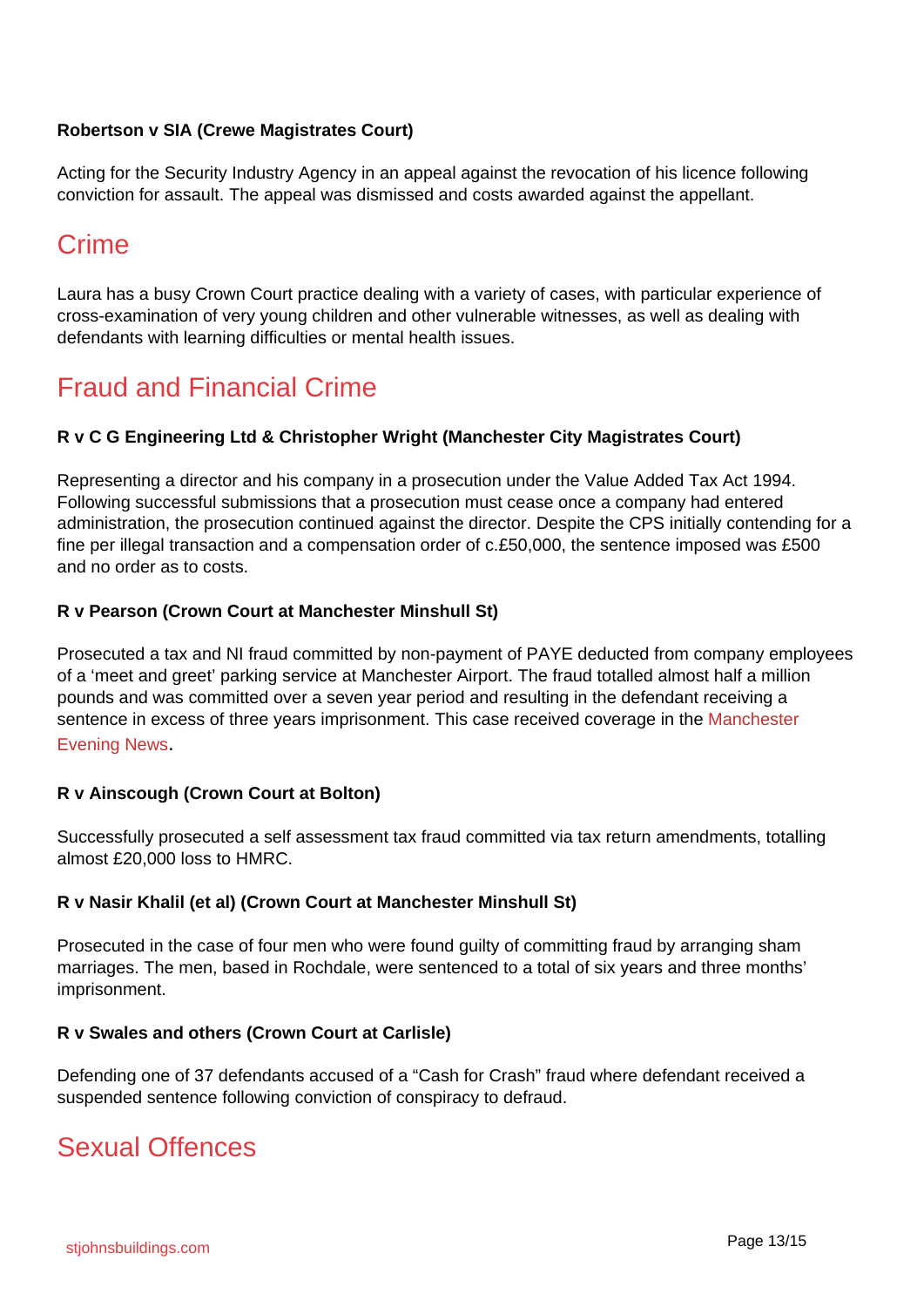#### **R v A (Crown Court at Manchester Minshull St)**

Successfully defended one of two defendants accused of raping a girl following a night out. The case was dismissed at half time following a successful joint defence application.

#### **R v H (Crown Court at Manchester Minshull St)**

Successful defence against an accusation of anal rape and assault by penetration by a male on his partner. The defendant was acquitted in less than 30 minutes following a three day trial.

#### **R v K (Crown Court at Derby)**

Defending sexual assault involving neighbours.

#### **R v T (Crown Court at Carlisle)**

Historic familial sex offences dating back to 1999

#### **R v R (Liverpool Youth Court)**

Successfully defended 16-year-old boy requiring an intermediary for ADHD. Trial involved crossexamination of the defendant's six-year-old niece.

### Robbery, Assault and Public Order

#### **R v Kirlew, Kirlew, Holding, Stagg (Crown Court at Shrewsbury)**

Prosecuted at the sentencing of five men who were jailed following an attack which saw two people stabbed outside a nightclub in Shrewsbury.

#### **R v Lee Wilding, Kelly Grayson and Dylan Jones (Crown Court at Manchester Crown Square)**

Prosecuted three gang members who attempted armed robberies at a Conservative Club and a Premier Inn hotel.

#### **R v Lawton (Crown Court at Stafford)**

Prosecuting a vulnerable defendant with mental health concerns accused of assaulting a resident in supported accommodation. Two prosecution witnesses required intermediaries and special measures.

#### **R v Redfern (Crown Court at Manchester Minshull St)**

Successful prosecution of a male accused of blackmailing a complaining alleged to have owed a drugs debt.

#### **R v Brazier (Crown Court at Stoke-on-Trent)**

Defending a 22-year-old male of good character concerning an allegation of section 20 grievous bodily